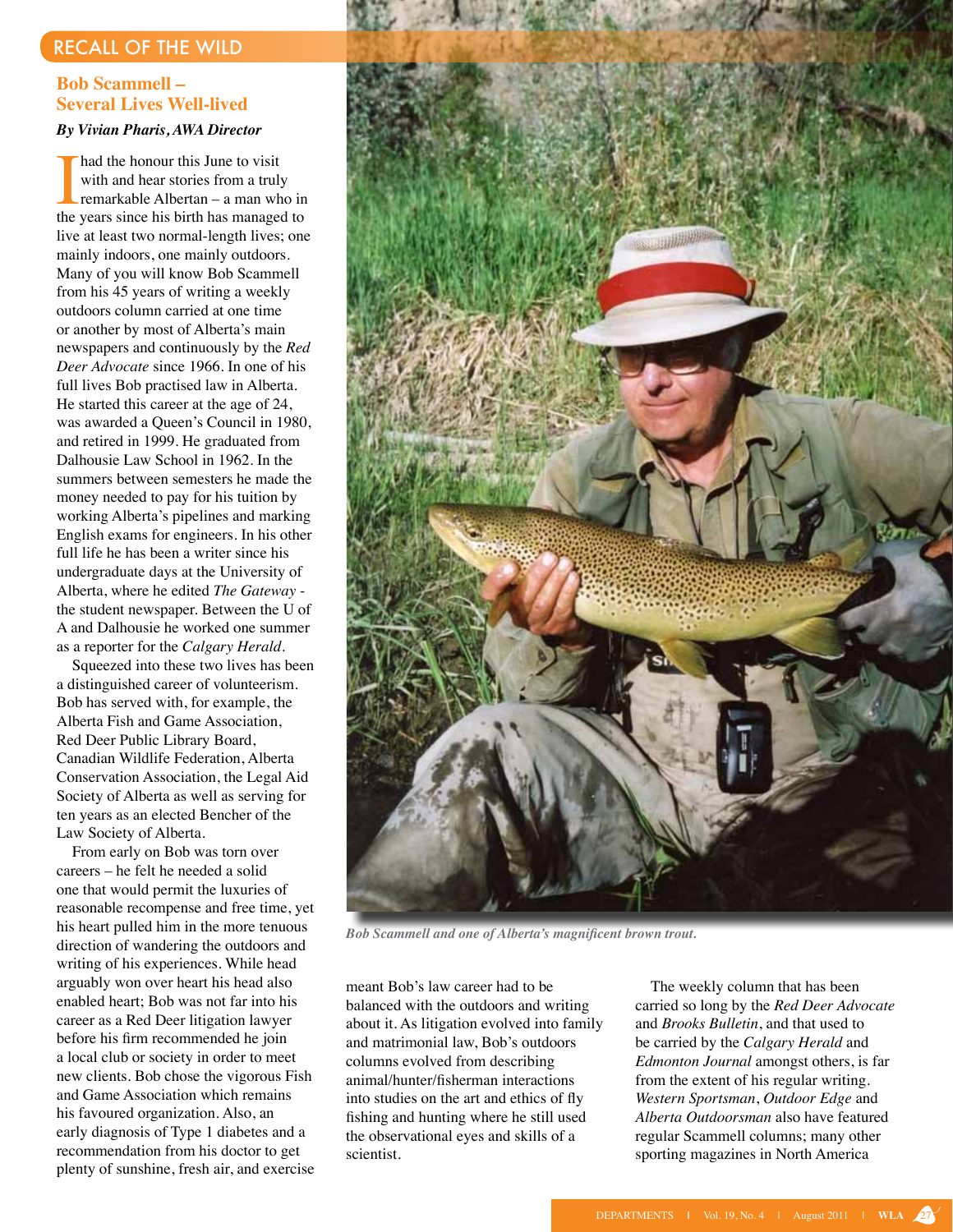

have carried his freelance articles over the past 45 years. The columns and various freelance articles have won excellence in craft awards from the Outdoors Writers of Canada and the Outdoor Writers Association of America. Two of his three books have won Outdoors Book of the Year awards; this includes his most humorous publication *Good Old Guys, Alibis and Outright Lies* which is also a Canadian bestseller.

Perhaps surprisingly, Bob's readership has a solid female following. Bob attributes this to his focus on human behaviour in the outdoors – the good and the bad – and to mincing no words in his loving or loathing of one or the other. His columns frequently address issues of ethical outdoor recreation, of "fair chase" in hunting and fishing, and he uses his writing platform to berate stupidities in Alberta's increasingly complicated annual hunting and fishing regulations.

He is also Alberta's premier writer on the ethical use of land, especially public land, which he defends with the vigour of a mother grizzly guarding her cubs. His female audience appreciates an occasional foray into such topics as Alberta's fiddleheads – where to find them and how to prepare them – or how to stalk the wily morel mushroom and do it culinary justice. Although now retired from the legal profession, Bob's readers won't let him retire from his columns, some of which are being picked up on the internet, resulting in fan (e) mail from well beyond Alberta. Incredibly, the Scammell outdoors columns are some of the only such writings in the world!

 Enabling many a good man to exceed beyond the norm is often an equally good (or better) woman. This is the case with Bob. He has "Herself," as he refers to his journalist/librarian wife Barbara, a woman who has obviously "held the fort" over the past 49 years during her husband's continuous excursions. Bob claims he used to spend as much as 150 full or partial days in the outdoors each year. Barbara is, of course, mother to their son and daughter and was probably their chief rearer. Credit for setting examples for not shunning hard work, for public service and for a deep love and concern for the outdoors goes to Bob's parents who raised their son in the freedom of the Brooks countryside. They showed him how to hunt, fish, grow a garden, find and pick berries and mushrooms and they allowed him to roam widely. They knew how to

cultivate adventure, along with discipline, confidence and down-home skills that sustain Bob to this day.

My husband Dick and I first became aware of Bob's formidable political savvy and speaking prowess when we encountered him in the early 1970s; at the time he was most active on the executive of the provincial Alberta Fish and Game Association (AF&GA) and the Canadian Wildlife Federation. Through the 1970s and 1980s the AF&GA was AWA's primary ally in conservation work and the two groups fought many good battles to keep the Willmore Wilderness Park free of tourism development, to try to halt the madness of domesticating wildlife on game farms, and to stop the sale of public lands. The two groups began working cooperatively to prepare for and present at the Eastern Slopes Hearings in 1973. This continued in subsequent years as they became public interest consultants to the process of implementing the policy.

 Bob was AF&GA president during the crucial years of 1973 to 1975. These were early days of the new Conservative Government under Premier Peter Lougheed when so much progress could be achieved through genuine public participation. Bob reminded me of times when Ministers of the Crown were bright sparks with great senses of responsibility to their appointments and would meet regularly with public interest group representatives. They even paid attention to us.

 In those giddy days, Bob can be proud of such achievements as the choice of the restoration of the North Raven River as Alberta's first *Buck for Wildlife* project, a North American success story, and the institution of Alberta's Hunter Training and Conservation Course that became a requirement of all new hunters. He also played an important role in getting Alberta's *Buck for Wildlife* program established whereby a dollar from the purchase of each hunting or fishing license went into a Wildlife Habitat Fund earmarked for habitat maintenance, improvement, and acquisition.

One of the stories Bob best likes telling about his work with the AF&GA is how he used his knowledge of the law to help save this fund. Buck for Wildlife grew rapidly despite withdrawals for projects and soon had collected \$12 million. Covetous government eyes began seeing other uses for this pool of